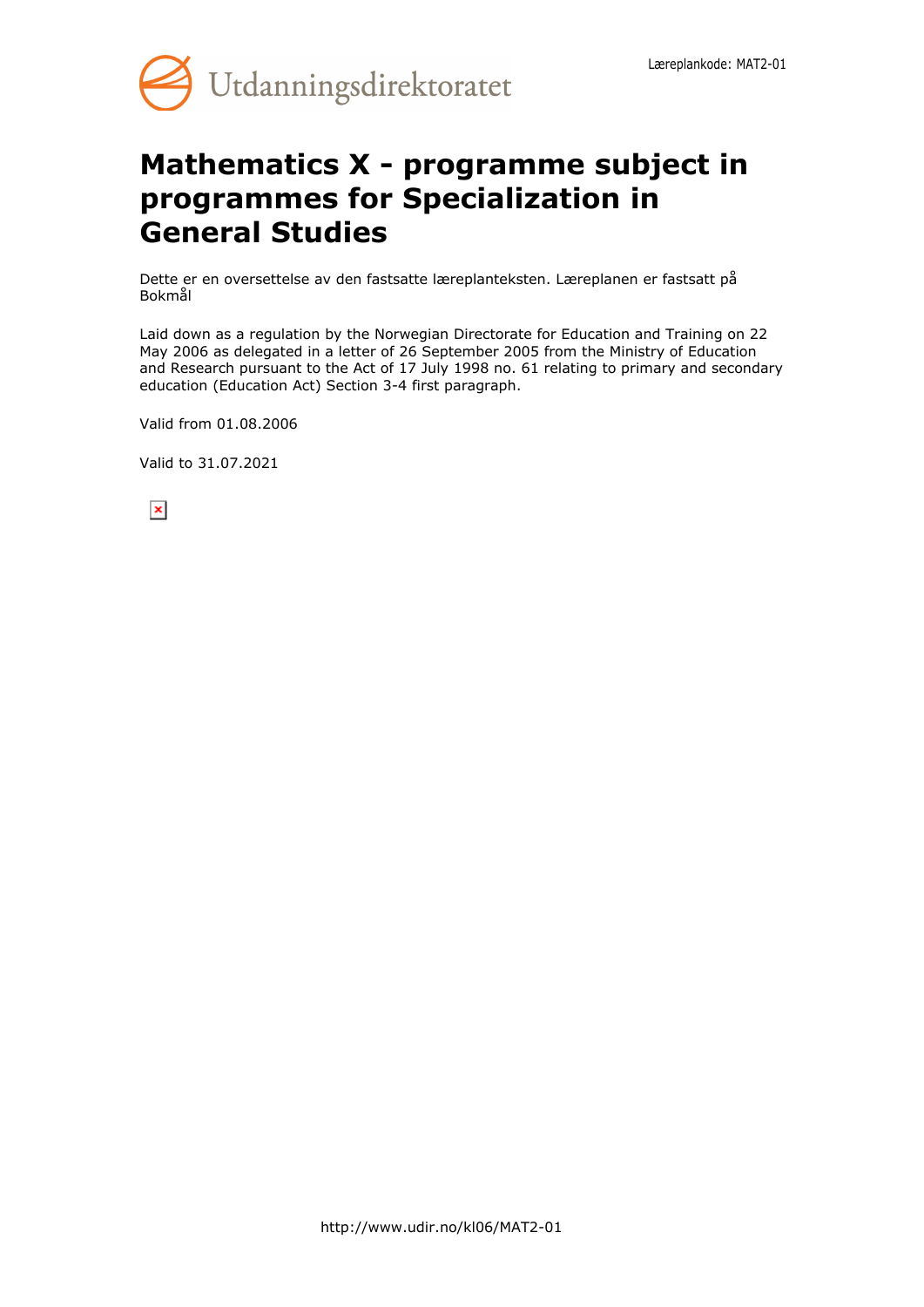## **Purpose**

Mathematics is a subject that plays a key role in our modern civilization, as a tool to understand and function in society and as bearer of a tradition with roots in many of the world's ancient cultures. Mathematics is used to investigate the universe, systematize experiences and describe and understand natural and social relations. The pleasure obtained from working with the subject has in itself been a source of inspiration for mankind's development of mathematics.

The programme subject shall give an introduction to numbers theory, complex numbers, and probability and statistics. It shall demonstrate how the interaction between mathematical subjects and applied problems is mutually beneficial. In addition, the programme subject shall link the historical development of the respective mathematical subjects to different cultures.

One of the main purposes of the programme subject is to explore classic maths subjects and their application. Teaching in the programme subject shall be organized so as to develop the pupils' abilities in creative thinking, systematic experimentation, logical reasoning, critical evaluation and discussion.

## **Structure**

Mathematics X builds on mathematics 1T and is organized especially for Vg2 pupils who opt for mathematics R1.

The subject is structured into main subject areas, for which competence aims have been formulated. The main subject areas complement each other, and should be viewed in relation to one another.

#### **Overview of the main subject areas:**

| Programme subject Main subject areas |                                                           |  |
|--------------------------------------|-----------------------------------------------------------|--|
| Mathematics X                        | Numbers theory Complex numbers Probability and statistics |  |

## **Main subject areas**

### **Numbers theory**

The main subject area deals with prime numbers, divisibility and congruence. It involves analysis of the basic characteristics of whole numbers, with particular emphasis on modern applications in encryption and error recovery codes.

### **Complex numbers**

The main subject area deals with complex numbers, which extends the numerical concept from real numbers. This extension simplifies a number of calculations and is used in geometry and in the modelling of variations. Different representations of complex numbers, arithmetical operations, trigonometrical formulae and complex numbers as solutions to equations are central topics in the main subject area.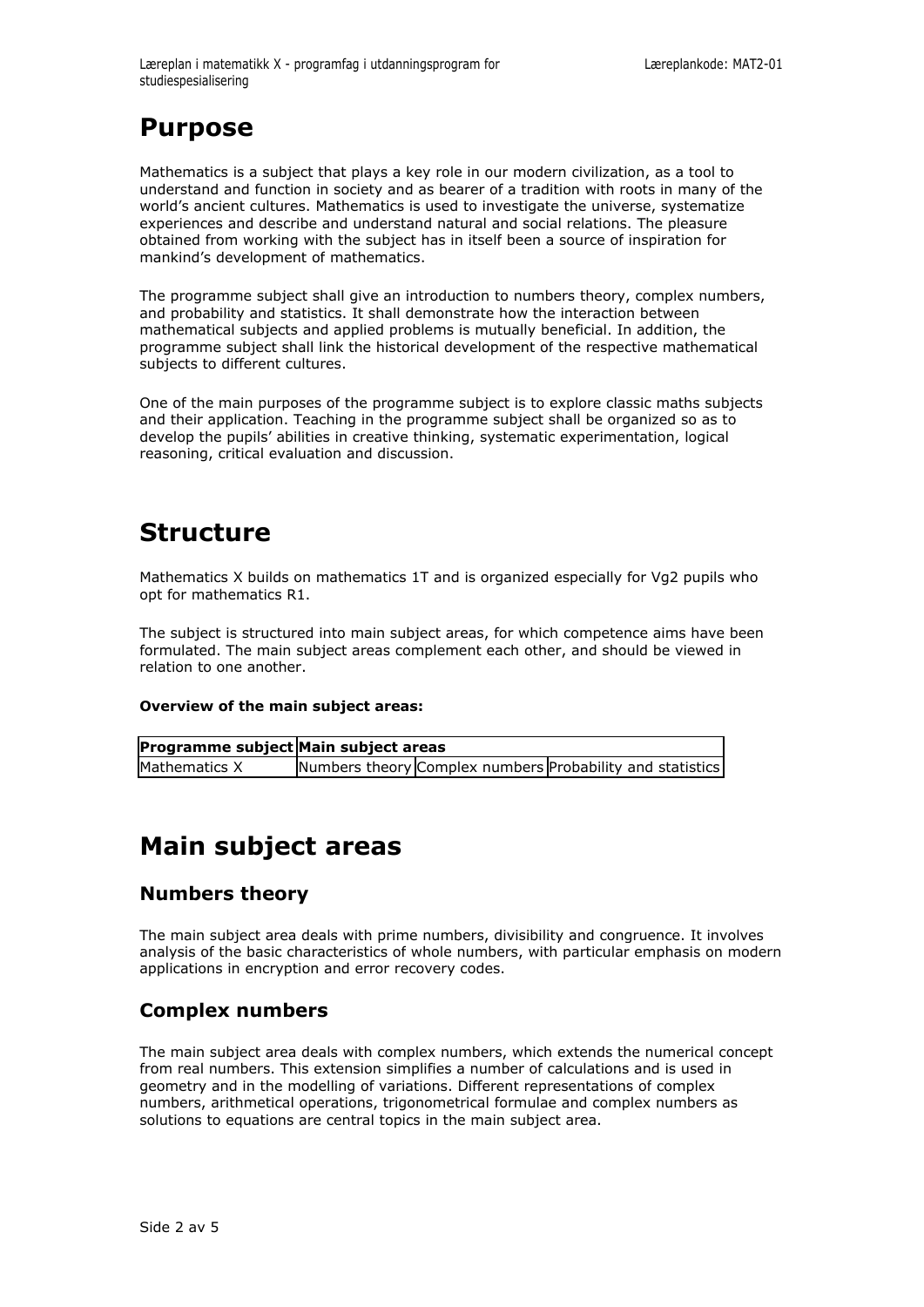### **Probability and statistics**

The main subject area deals with the use of probability theory to describe and analyze random variations and systematic trends in a number of practical situations. Fundamental concepts in this main subject area are stochastic variables, expectation, variance and standard deviation, normal distribution and the central limit theorem.

# **Teaching hours**

Teaching hours are given in 60-minute units.

Mathematics X: 84 teaching hours per year

# **Basic skills**

Basic skills are integrated into the competence aims for this course in areas where they contribute to the development of and are part of the subject competence. In the Mathematics X programme subject, basic skills are understood as follows:

*Being able to express oneself orally and in writing* in Mathematics X involves the ability to formulate logical arguments, explain a mode of thought and articulate findings, concepts and hypotheses. It means posing questions, participating in talks and discussions of mathematical situations and problems, and presenting a reasoned argument for one's own proposed solution. It also means being able to formulate a mathematical proof in longhand with correct mathematical notation and logically valid conclusions, as well as writing mathematical symbols and expressions and setting up or drawing tables, diagrams, graphs and geometrical figures.

*Being able to read* in Mathematics X sciences involves the ability to extract relevant mathematical information out of written text. It means understanding mathematical symbols and logical reasoning. It also means being able to understand and interpret organized visual information such as tables, diagrams, graphs and geometric figures.

*Numeracy* is the most basic skill in mathematics. In Mathematics X this involves having confidence in applying various arithmetical operations without the use of digital tools. It also means making appropriate estimates and assessing the likelihood of a solution.

*Being able to use digital tools* in Mathematics X involves using digital tools for comprehensive computations and visualization. This means obtaining, processing and presenting mathematical information in electronic form. It also means evaluating the suitability, potential and limitations of the digital tool.

### **Competence aims**

#### **Mathematics X**

#### **Numbers theory**

*The aims of the studies are to enable pupils to*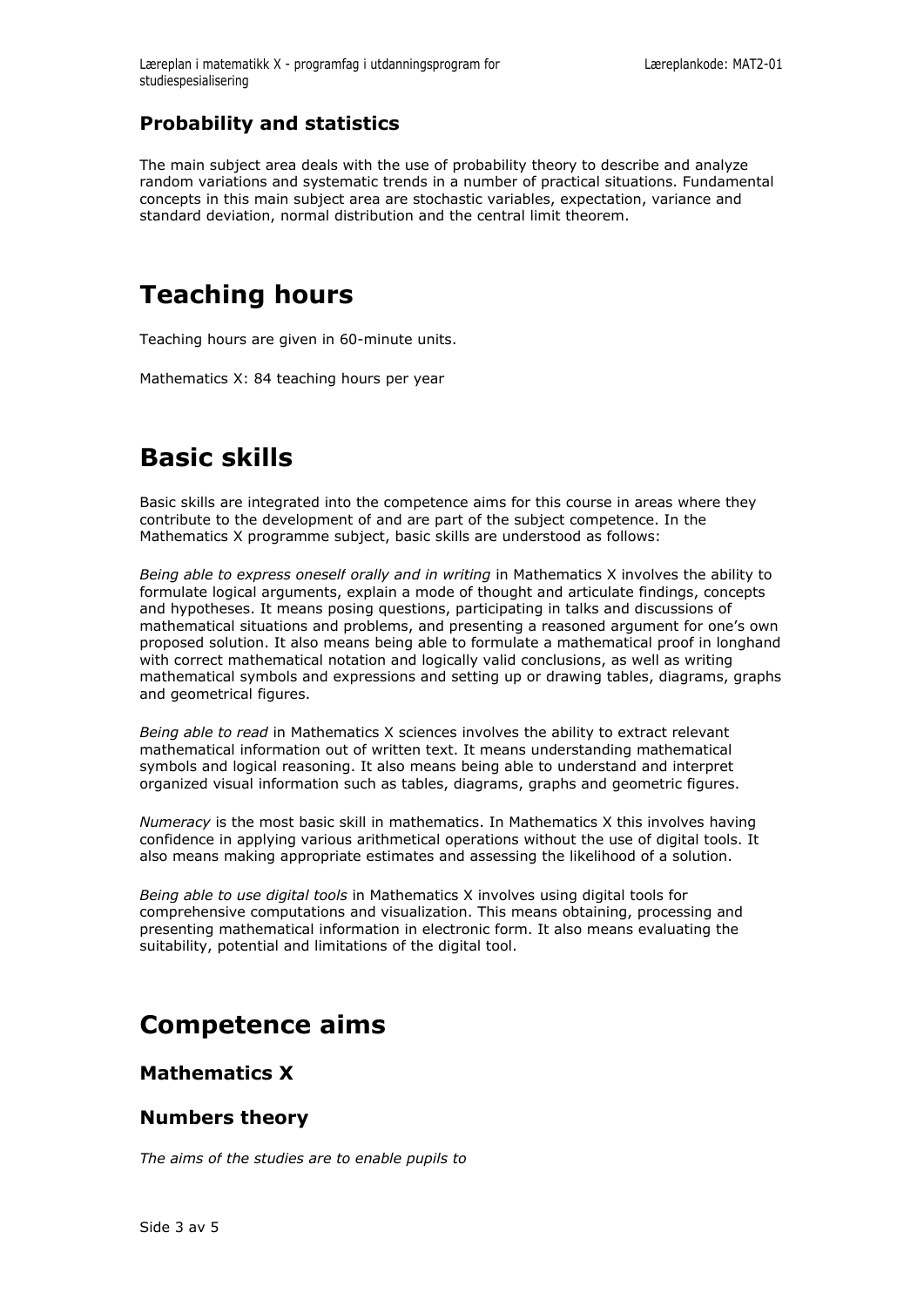- reproduce Euclid's proof that there are infinitely many primes, use the Sieve of Eratosthenes to find prime numbers, and give an account of Fermat numbers and Mersenne numbers in the historical search for primes
- apply congruence arithmetic to analyze divisibility, solve linear congruence equations and determine whether simple diophantic equations have solutions
- give an account of practical applications of congruence arithmetic in encryption and error-correcting codes
- plan, execute and present an independent piece of research into a subject linked to the main subject area

### **Complex numbers**

*The aims of the studies are to enable pupils to*

- use the four basic arithmetical operations, extraction of roots, absolute values and the conjugation rules for complex numbers, with and without digital tools
- use geometric representation of complex numbers, calculate with complex numbers in trigonometrical and apply de Moivre's formula
- find complex nth roots and solve linear and quadratic equations with complex coefficients
- give an account of and present the main elements in the history of complex numbers from the Renaissance to Caspar Wessel
- give an account of and present a self-selected subject linked to the application of complex number theory

### **Probability and statistics**

*The aims of the studies are to enable pupils to*

- give an account of the concepts of distribution and stochastic variables for finite probabilities, and find expectation, variance and standard deviation for a stochastic variable
- give an account of the significance of the normal distributions and calculate the probabilities linked to them
- apply the central limit theorem to work out probabilities for sums of independent stochastic variables and binomial distributions
- plan, execute and present an assignment linked to statistical applications of probability calculations in hypothesis testing and sample surveys

### **Assessment**

#### **Mathematics X for the natural sciences**

Provisions for final assessment:

#### *Overall achievement grades*

| Programme subject Provision   |                                                    |  |  |  |
|-------------------------------|----------------------------------------------------|--|--|--|
| Mathematics X                 | The pupils shall have an overall achievement mark. |  |  |  |
| <b>Examination for pupils</b> |                                                    |  |  |  |

| Programme<br>subject | <b>Provision</b>                                                                              |
|----------------------|-----------------------------------------------------------------------------------------------|
| Mathematics X        | The pupils may be selected for an oral exam. The oral exam is prepared<br>and marked locally. |
|                      | _                                                                                             |

*Examination for external candidates*